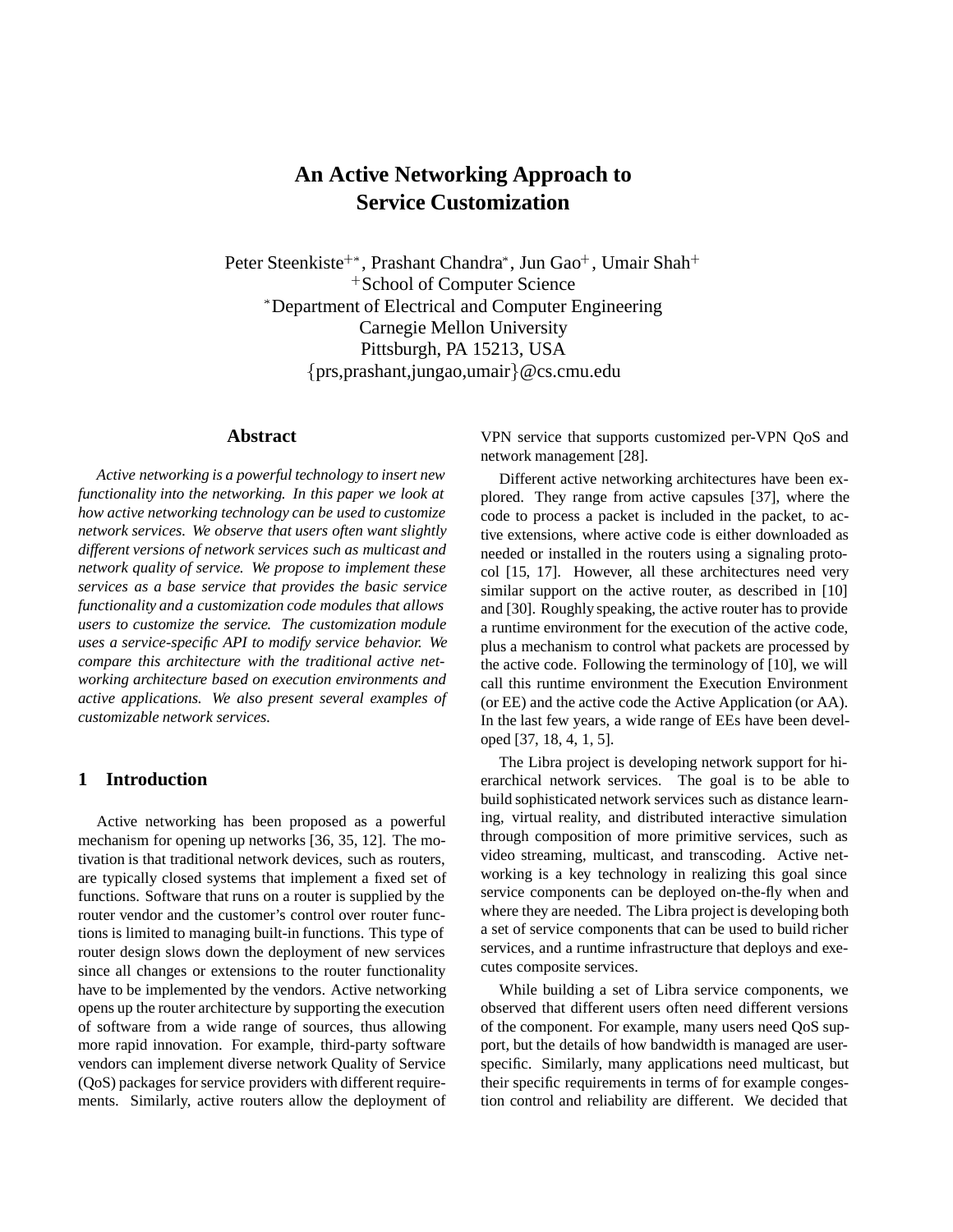an elegant way of supporting this diversity was to break the service component into two modules: a base service that implements shared functionality, and a customization module that allows users to "fine tune" the service to meet their specific needs. Note that the base service provides a useful service in its own right. For example, in the case of a QoS service, it may support simple bandwidth management based on the Differentiated Services Expedited Forwarding model. Customization is based on a runtime environment in which users can insert customization code. In our QoS example, the customization code could monitor traffic and dynamically adjust classifier or marker parameters.

The service architecture consisting of a base service combined with a customization module is very similar to the EE/AA architecture: the base service combined with a small runtime environment can be viewed as an EE and the customization code is the AA. The difference with the more traditional EE/AA view is that in our case, most of the functionality is provided by the service EE. Note also that while people often associate traditional EEs with a specific programming language and programming model (e.g. ANTs with Java capsules, ...), in our case the EE is characterized by its functionality (base service plus supported customizations) and language is a secondary consideration.

This paper explores the use of active networking as a way of customizing network services. We first describe our network model in the next section. We then sketch the general EE architecture and discuss how service customization fits in this framework. We present several examples of service customization from the Libra project in Sections 4 through 7. Finally, we discuss related work in Section 8 and summarize in Section 9.

# **2 Network services model**

The Libra project assumes a network model in which the network services that are delivered to end-users include elements from multiple service providers. The service providers fall in two classes. Network service providers (NSPs) provide the resources necessary to deliver the service, i.e. bandwidth on network links, computing cycles and memory on network nodes, and possibly specialized devices. This infrastructure is supposed to be programmable, i.e. new services can be deployed on-the-fly by downloading code modules into programmable network elements. Application service providers (ASPs), sometimes also called value-added service providers [13], deliver more advanced services such as distance learning or backup services to end-users. Value-added services are built by combining a set of service components and by executing them on a set of resources that is leased from an NSP. Service components can be developed internally by the ASP or can be licensed from third-party software developers.



**Figure 1. Service development through composition**

This model assumes that network services will be developed and delivered in a competitive market. ASPs get paid by its customers (end-users and higher-level ASPs) for the value-added services they deliver; NSPs get revenue from the users of their infrastructure (ASPs and possibly endusers). Note that in practice the distinction between NSPs and ASPs may not be that clear. ASPs are likely to own some communication and computational resources, so they also play the role of NSP. Similarly, NSPs may deliver some value-added services.

As in any competitive market, service providers will want to be able to differentiate their products (services) from those of their competitors and they will want to bring services to the market quickly. The Libra project is developing two complementary technologies to meet this goal: the development of value-added services through composition of more primitive service components, and the customization of service components. Service composition allows the development of new services by combining existing components, as is illustrated for a distance learning service in Figure 1. It reduces the development effort and should allow the deploy of more sophisticated services, for example by building on components developed by specialized providers. Service customization is described in more detail in this paper.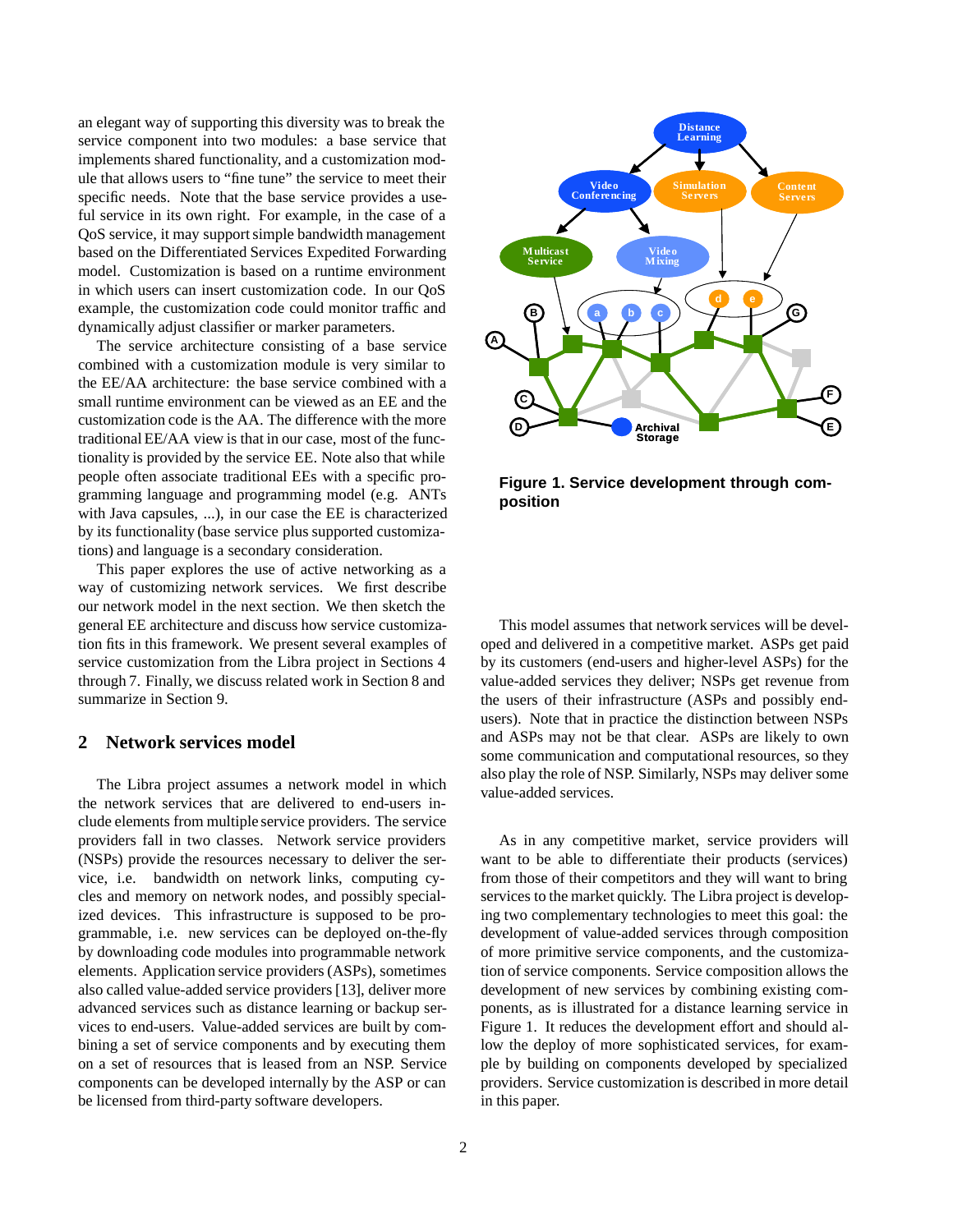# **3 Execution environment architectures**

In this section we take a closer look at the different types of EEs that have been developed. We then introduce service EEs as a new class of EEs and discuss how customizable services can be deployed.

# **3.1 Classes of EEs**

While there is general EE architecture that defines what support is needed to host an AA, there are several ways of deploying an EE in a network. For the purpose of our discussion, we will distinguish between two classes of EEs.

The first class of EEs is characterized by the fact that its primary purpose is to process the packets that flow through AAs hosted by the EE. Examples include ANTs and the PLAN/Switchlets. Per-packet processing range from relative simple local operations such as compression or error correction (e.g. [29]) all the way to complex AAs that in effect implement virtual routers or bridges [2]. One property of such EEs is that the AAs that they host have miminal interact with the rest of the router infrastructure. Their primary interaction with the rest of the router is the exchange of packets, although they may occasionally also collect status information or negotiate with the Node OS for resources. We will call such EEs *overlay EEs* since they typically add network functionality that is quite separate from that of the hosting network infrastructure.

The second class of EEs is characterized by the fact that the AAs they host modify the behavior of the router indirectly. For example, they may update routing tables or change the parameters of packet schedulers. Any packets handled directly by such AAs are typically control packets that may trigger actions by the AA. Examples of such EEs include the Darwin QoS delegates runtime environment [23, 34] and ASP [4]. A key design parameter for such EEs is the API they offer to their AAs [31, 34]. It determines what actions the AAs can take. We will call such EEs *control EEs* since their AAs typically control router functionality.

Figure 2 illustrates the difference between overlay and control EEs. The thick arrows represent the primary dataflow while the thin dashed arrows indicate control operations. APIs are represented by horizontal dashed lines.

Not surprisingly, control EEs will typically be implemented in the control plane of the router. Overlay EEs, on the other hand, are logically part of the data plane, although how they are executed depends on how expensive the AA processing is and on the architecture of the router. On high-end active routers, overlay EEs could execute on dedicated processing resources on the router port cards, e.g. plugins [18], while on low end platforms, slow path data processing may share resources with the control plane.

#### **3.2 Customization**

While building a set of service components for the Libra project, we observed that many components share the following property. While most of the service functionality is generic and is required by all users, some service features can be supported in many different ways. Users want to choose how these features are supported, since it has a big impact on the end-to-end service properties. Let us look at some examples:

- QoS: Many services can benefit from QoS support, for example so they can deliver more predictable services to end-users. However, the details of how, for example, reserved bandwidth should be managed will be different.
- Transcoding: Many users need to be able to translate video format or reduce video resolution. However, the precise formats needed or the required video resolution will differ and may change over time.
- Multicast: Basic multicast support, e.g. delivering a packet to many receivers, is useful for many applications. However, properties such as required reliability of data delivery and practical methods for doing congestion control will be different.

While it is of course possible to implement the service component as a series of AAs, each implementing a slightly different version of the service, this is inefficient since EEs may have to run many copies of very similar code. A more elegant solution is to break the service into two parts: a base service that implements shared functionality, and a customization code module that allows users to "fine tune" the service. The customization module is often very simple, since it only has to extend or modify the existing base functionality. This is a natural solution and this approach is commonly used on end-nodes. For example, many enduser applications such as text editors or spreadsheets provide ways of extending or customizing the capabilities of the application through programs or macros.

The overall structure of a customizable service component is very similar to the EE/AA architecture. The base service combined with a small runtime environment can be viewed as an EE and the customization code is the AA. There are also some significant differences. First, in a customizable service component, most of the functionality is provided by the service EE. In contrast, most traditional EEs primarily provide support for AA execution, e.g. language support, downloading and possibly caching of AA code modules, and installing of AAs. Another difference is that the function performed by the customization code is very focused and specific to the service being customized.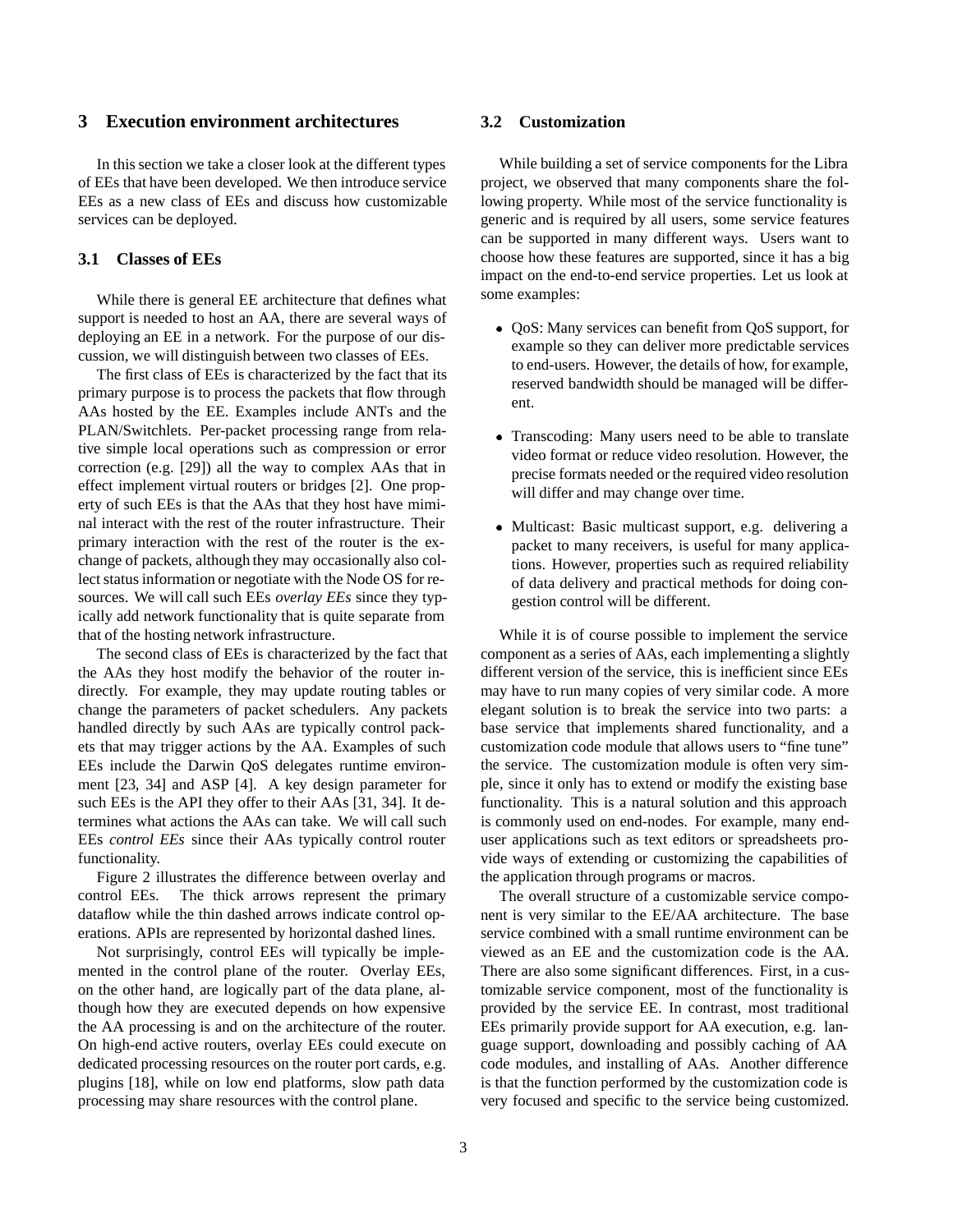

**Figure 2. Classes of EEs: (a) overlay EE and (b) control EE**

This second difference provides the motivation for including the base service functionality as part of the EE. Viewing just the runtime environment as the EE makes little sense since it has no useful function without the presence of the base functionality of the service. Note that customization applies to both overlay and control EEs, as is illustrated in Figure 3.

A customizable EE has two APIs (dashed lines in Figure 3. First, it has the API that it implements for its AAs. As we discussed above, we expect that API to be fairly narrow and highly service specific, and we provide some examples later in the paper. The second API defines how the EE interacts with the rest of the router. This API will typically correspond to the Node OS API and it is much more flexible and powerful than the first API. This difference in APIs suggests that installing a new customization AA will typically be a very lightweight operation, while installing a new customizable service is more heavy weight. This is not unlike the difference between installing an AA and an EE in, for example, the ABone. Installing a new EE requires special privileges, while any user can install an AA.

While we have introduced the use of customization EEs as a pragmatic solution to the problem of supporting services that differ only in certain features, this approach turns out to have another significant advantage. The API that the customization EE offers to its AAs is typically very focused and simple. This simplifies the security challenges that come with the flexibility of active networking. Specifically, checking the correctness of AA calls is typically simple and very lightweight. We will illustrate this point when discussing examples later in this paper.

Using our definition of customization EE, a number of other active networking projects have developed EEs that are very similar to our customization design. An example

is the Concast effort [11]: the base service is incast (the reverse of multicast), while the specific way of merging messages from the leaves to the root can be customized. We discuss related work in more detail in Section 8.

### **3.3 Deploying customizable services**

The main characteristic of a customization EE is that it allows users to extend or control functionality that itself is active, i.e. it is installed when it is needed. Comparing Figures 2 and 3 also shows that the distinction between customization EEs and more traditional EEs will sometimes be vague. Specifically, some Node OSes may provide functions that are provided outside the Node OS on other platforms. When extending or controlling this functionality through AAs, we end up with the architecture of either Figure 2 or Figure 3.

Figure 3 also raises the issue of how the base service component is installed. An alternative to deploying the customizable service as an EE is to deploy it as an AA in a more general EE, as is suggested in Figure 4. Deploying the base service dynamically as an AA is more in the spirit of active networking. We have however not explored this option for any of the Libra services because the interactions between the customizable service and the router are often complex, making the design of the EE in Figure 4(b) and its API very difficult. Note that Figure 4(b) corresponds to a 2-level hierarchy of AAs. It is not clear that hierarchies deeper than two would ever make sense.

Which of the two options in Figure 4 is more attractive is a deployment question. The EE option is easier to implement since there are fewer interfaces and software modules. However, it will typically require a stronger trust relationship between the entity installing the EE (typically, a service provider) and the entity owning the router. The AA option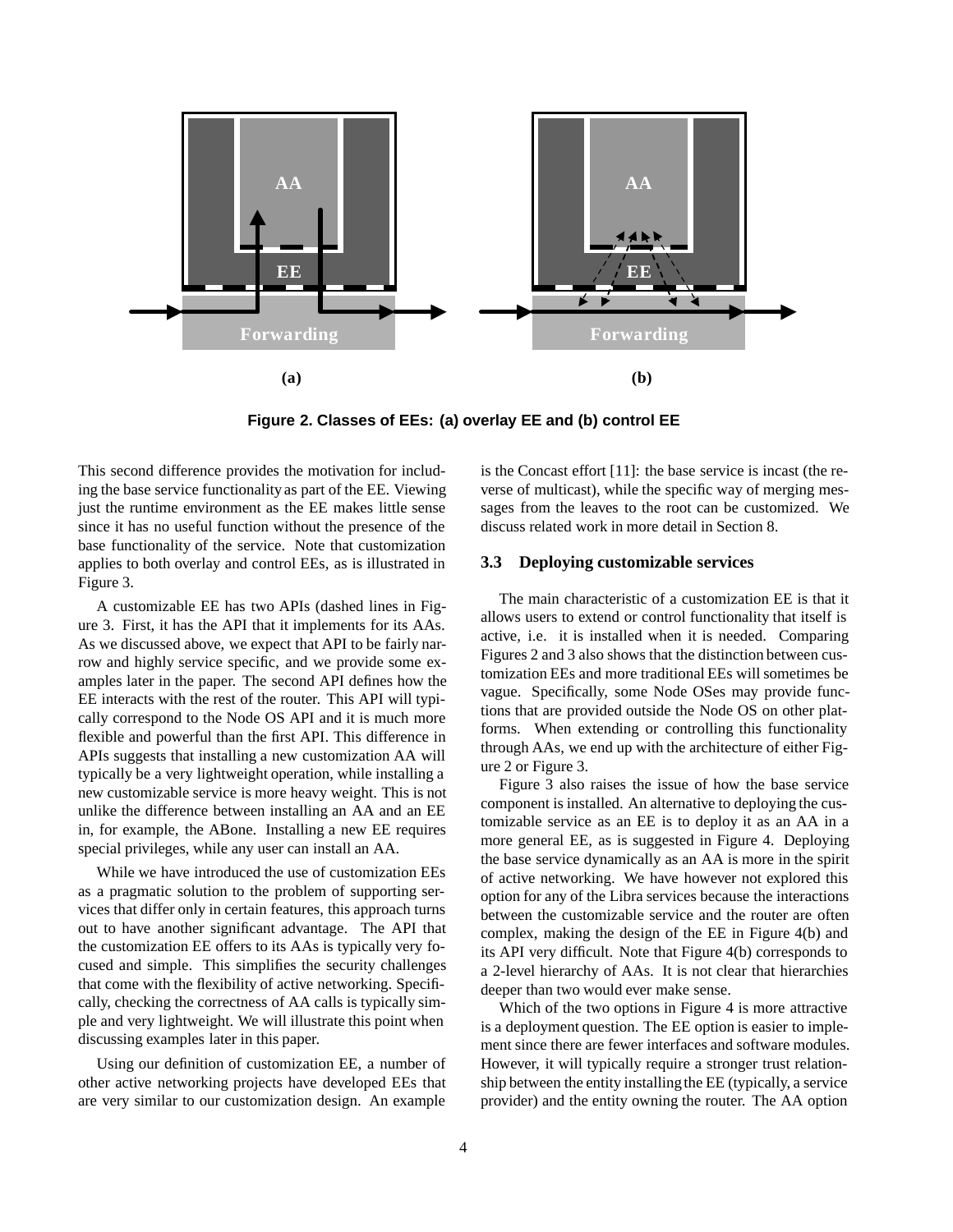

**Figure 3. Active Service Customization for (a) overlay EEs and (b) control EEs**

is more dynamic and flexibly. However, it will be harder to realize since more general EEs have to be available in the infrastructure.

# **3.4 Functionality versus language**

The initial research in developing EEs often had a language focus. There are probably two reasons for this. First, opening up routers by executing third-party code raises significant security and safety questions, and the programming language is the first line of defense against malicious or buggy code. This explains the strong emphasis on using safe languages, e.g. Java [37], or CAML and PLAN [1]. A second reason is that initial active networking projects often explored the use of capsules, where clearly the EE selected has to match the language used for the capsule code.

However, given a better understanding of the safety and security issues, and given an extension-based approach to active networking, we believe that a focus on AA functionality is needed. The language is a complementary and in many cases a secondary concern. In fact, in a successful application of active networking, one should expect the same packet to be handled by AAs written in different language. Envision an experiment where active networking is used to do pre-standard testing of a new IP feature. Two groups, using different EEs may want to do interoperability testing by having a single flow of packets handled by their respective AAs implementing the new feature on different routers. In fact, one can envision AA repositories that store for each "functional AA" different code modules that different EEs.

In the following four sections, we provide some examples that illustrate the use of active networking for service customization. For each example, we will motive the need for service customization, describe our implementation and the customization API, and discuss security considerations.



**Figure 5. The Darwin delegate EE**

# **4 QoS delegates**

### **4.1 Motivation**

The Darwin system provides router support for "application-specific" network QoS. Darwin consists of a set of data plane mechanisms (classifiers, packet schedulers) plus support in the control plane to set up and manage the data plane. Users (e.g. an ASP) can extend the control plane using "delegates", active code segments that can monitor the QoS of the user's flows and can change the QoS behavior if needed by adjusting the classifier and scheduler parameters. The Darwin architecture is shown in Figure 5.

The motivation for making the management of QoS customizable is that the QoS requirements can be very diverse. Applications such as distance learning, distributed simula-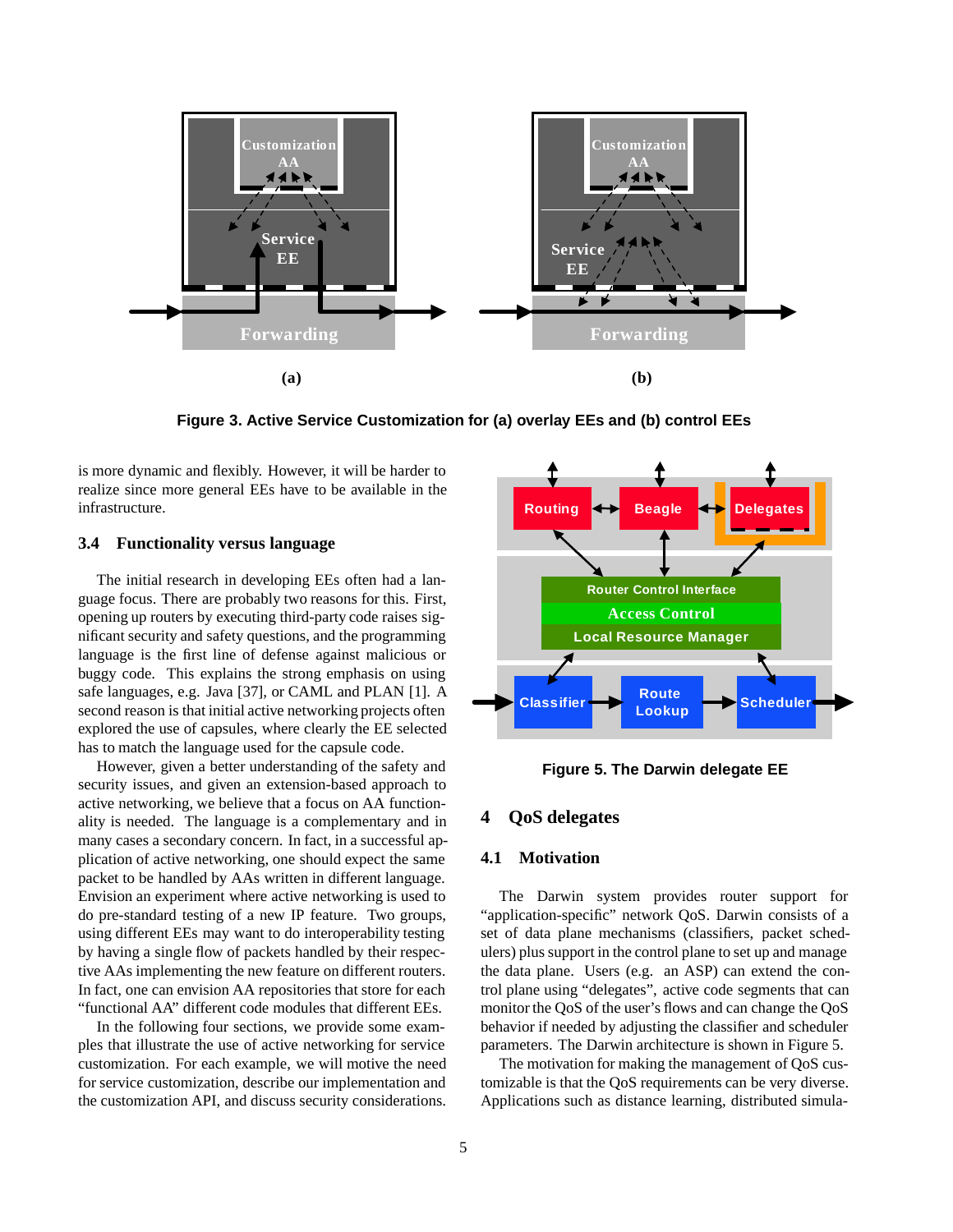

**Figure 4. Deployment of a base overlay service: (a) as a service EE or (b) as an AA in a more general EE**

tion, and visualization are quite different in terms of how bandwidth, delay, or loss-sensitive their flows are. In Darwin, an NSP can allocate a certain amount of bandwidth to an ASP, which can then manage that bandwidth as it sees fit using delegates. The delegates can be developed by the provider of the distributed application, or by thirdparty software vendors who specialize in network Quality of Service packages for service providers with diverse requirements. Another Darwin application is the deployment of customizable VPN services [28].

The Darwin architecture roughly follows the customizable services architecture of Figure 3. Delegates use an API called the Router Control Interface (RCI), shown by the dashed line, to monitor and control the QoS of their flows. Darwin is implemented in the context of a FreeBSD-based router and the delegate EE is implemented by a combination of user level and kernel software.

# **4.2 API**

The RCI consists of a set of methods that support a rich set of operations on flows, where a flow is defined as a sequence of packets that belong together, as defined by a *flow spec* [9, 14]. RCI methods fall in three categories [24, 23]. The first category of methods enables delegates to manipulate flows by updating the classifier data structures. For example, a delegate can identify a new flow by providing a flow spec that characterizes the packets in the flow. The delegate can then apply further processing to this flow.

The second category of methods deals with the quality of service flows receive, i.e., it controls packet scheduling. Darwin uses a hierarchical scheduler [33], which means that the bandwidth distribution across flows is controlled using a

resource tree. The RCI methods allow delegates to modify the resource trees for the output links (e.g., make, modify, or terminate bandwidth reservations) and to associate flows with nodes in the tree to provide bandwidth guarantees to a class of traffic.

The third category of RCI methods deal with more general packet processing or monitoring operations. For example, delegates can send and receive packets to coordinate their actions with other delegates or the user. Delegates can also collect traffic-related information about their flows, e.g. average bandwidth used, queue sizes, ...

#### **4.3 Security and safety**

While the RCI allows ASPs to manage their own traffic, it also opens the door for abuse. An ASP could for example steal bandwidth from a competing ASP. To prevent such abuse, we must limit a delegate's access to dataplane resources. Experience with traditional operating systems shows that access control lists (ACLs) are a simple and light weight mechanism for controlling access to the resources manages by an operating system. An ACL consists of three parts: a principal, an object and a permission string that defines what permission this principal has on this object. The principals in this context are delegates, the objects represent the abstract resources to be protected, and the permission bits define the possible operations on these objects. When a delegate has a permission bit set for an object, it is allowed to perform that operation.

In this section, we present the design of an ACL that is appropriate for the RCI. Given the operations supported by the RCI, the two resources that must be protected are link bandwidth and user data traffic.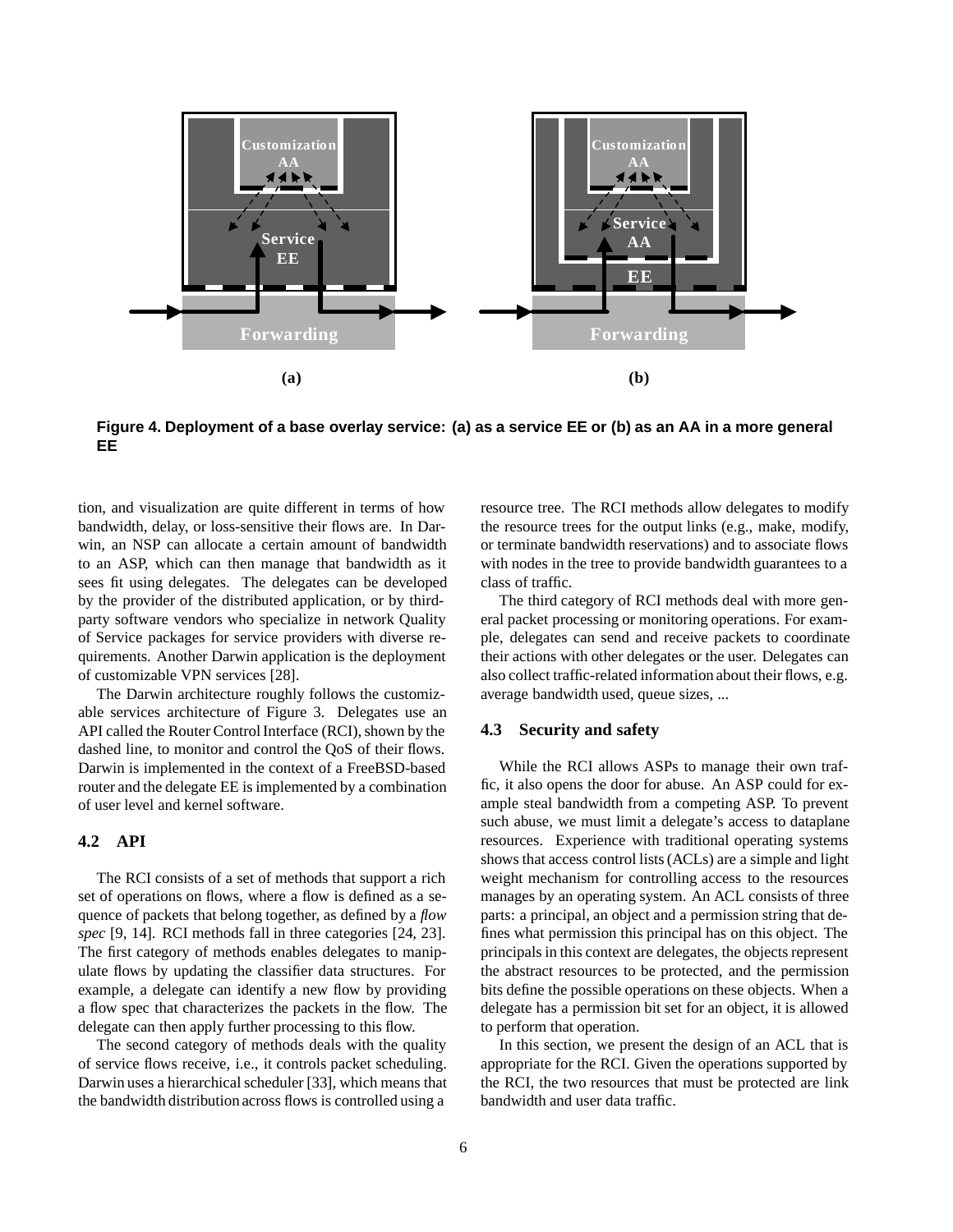#### **4.3.1 Protecting Bandwidth**

Darwin uses a hierarchical packet scheduler since it supports both link sharing and finer grain bandwidth management. In particular, a hierarchical scheduler represents the division and sharing of bandwidth on a link in the form of a hierarchical resource tree. Each node in the resource tree corresponds to a portion of the bandwidth allocation and the subtree rooted at that node specifies how that bandwidth slice should be further partitioned. Hierarchical scheduling can for example be used to distribute the bandwidth of a link across a set of organizations, where within each organization, bandwidth can be further distributed across departments or applications. The hierarchical fair service curve (HFSC) scheduler [33] used in Darwin has the attractive property that bandwidth allocation decisions made in one subtree of the resource tree do not affect the QoS properties of traffic flows using other subtrees, i.e., there is good isolation between the subtrees, allowing them to be managed independently.

Delegates perform bandwidth management by manipulating the tree structure through RCI methods. For example, a delegate can reserve bandwidth by adding a new node to the tree via the call **create node** *(parent node id, QoS parameters)*. It is possible that a malicious delegate can steal bandwidth by adding nodes to a part of the tree that belongs to other users. It can also read, change or remove reservations made by others through manipulation of the resource tree.

Given the properties of hierarchical resource management, it is very natural to have the access control for bandwidth be based on the resource tree (see Figure 6). The node in the resource tree represents bandwidth so we use it as the object in the ACL. In order to execute bandwidth management decisions, a delegate must have the appropriate permission bit set for the corresponding node in the resource tree.

By examining the RCI methods related to resource nodes, we construct the following set of access rights to control delegate operations on nodes.

- create (c): The (c) permission on a node allows a delegate to create new nodes rooted at this node. This means that the delegate can sub-divide the bandwidth that this node represents.
- modify (m): The (m) permission on a node allows a delegate to modify the bandwidth distribution across its children.
- delete (d): The (d) permission on a node allows a delegate to delete child nodes.
- $\bullet\$  retrieve (r): The (r) permission on a node allows a delegate to retrieve the subtree structure rooted at this node.



**Figure 6. The association of delegates and resource nodes**

- monitor (n): The (n) permission on a node allows a delegate to monitor bandwidth usage of the node.
- use (u): The (u) permission allows the delegate to use the resource represented by this node to provide QoS to traffic, as described below.

For example, when a delegate has the (m) or (d) rights for a node, but not the (c) rights, the delegate can redistribute bandwidth among a node's children, but it cannot add new child nodes. Also, when a delegate has only (n) rights for a node, it can monitor the bandwidth utilized by the flows allocated to that node, but it cannot make any changes to the bandwidth allocation.

#### **4.3.2 Protecting Traffic**

As described above, Darwin provides QoS based on flows, a stream of packets that match a packet filter. By using the RCI primitives, delegates in Darwin can add filters to define flows and can assign flows to resource nodes to receive bandwidth guarantees. The RCI also supports a number of non-QoS operations on flows, e.g. flow redirection [23, 34]. Without proper control over which traffic can be accessed by which delegates, a malicious or faulty delegate can disrupt the traffic of other users. For example, it can define flow corresponding to the traffic of another user and then associate with a node in the resource tree that has no bandwidth associated with it. That is likely to result in a lot of packet loss. To prevent such security violations, a router must (1) constrain what kind of filters a delegate can install to control what traffic it can control, and (2) control the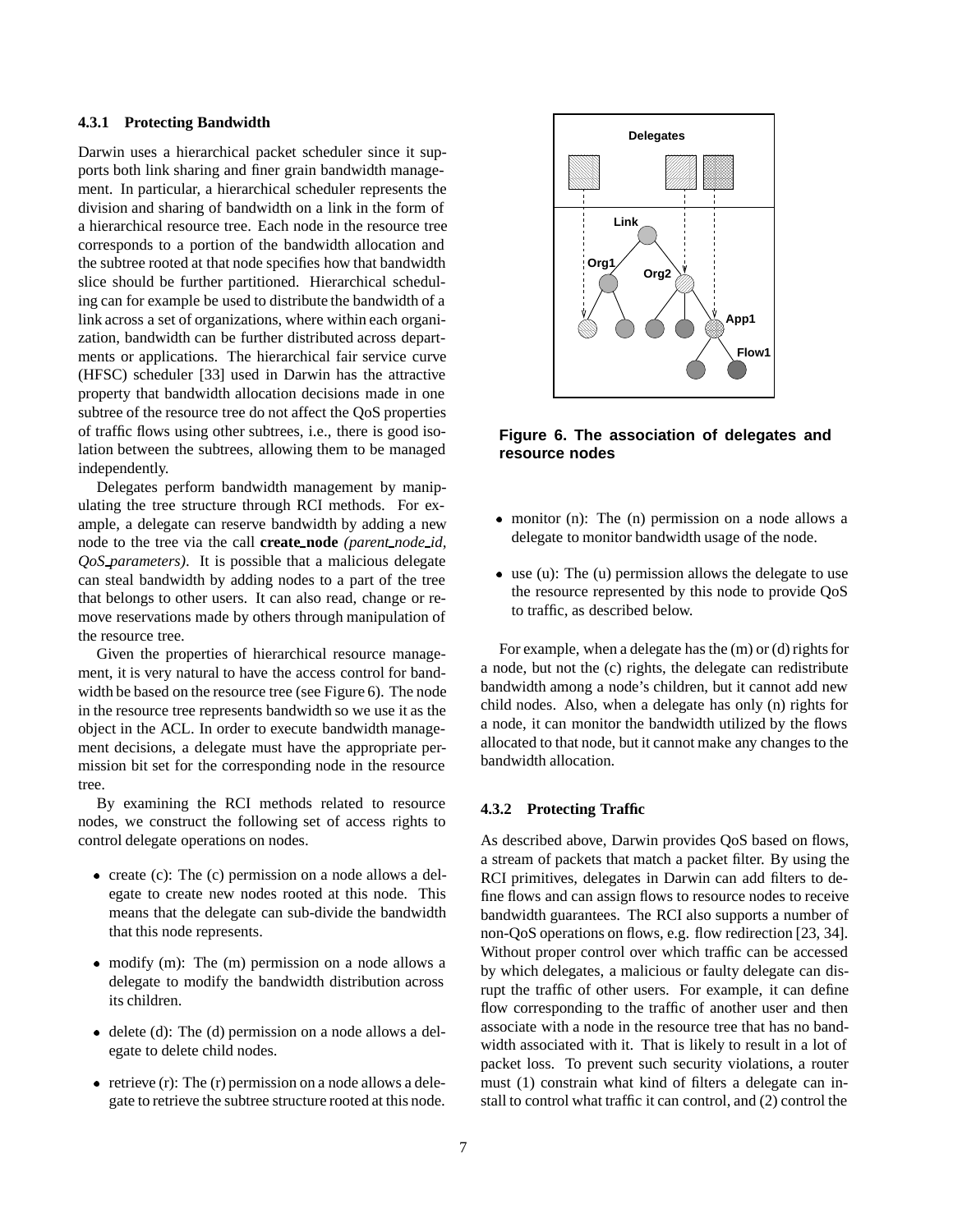services that can be applied to the traffic that a delegate is responsible for.

The ACL that is used to limits access to traffic is based on a "filter envelop". The filter envelop restricts what filters a delegate can install and what operations it can perform on them. A traffic envelop consists of one or more *envelopspec* entries, where each envelop-spec entry has the following format:

[ traffic-spec, permission] ,

where traffic-spec specifies a class of filters that can be defined, and permission lists the permission bits for the traffic defined by those filters.

The traffic-spec consists of the following fields: Source IP address, Source IP address mask, Destination IP address, Destination IP address mask, Source port, Destination port, Protocol ID, and Application ID (IP option). Each of these fields defines a range of values that are allowed in a packet filter. For example, the source port could be restricted to the range [ 81, 2000 ]. The IP address and mask together define the range of possible IP addresses that can be used by a filter. For example: [ 128.2.0.0, 255.255.0.0 ] defines an IP subnet address.

When a delegate creates a new filter, the router checks whether this delegate is allowed to install such a filter based on the filter envelop that is associated with the delegate. A filter is defined by a *filter-spec*, which consists of the same set of fields as in a traffic-spec, except that the port numbers, protocol ID and application ID can only be specified as a single number instead of a set of numbers. A delegate can only create a filter if the filter-spec is within the scope one of the traffic-spec entries of the delegate's filter envelop, which means that all the filter spec's fields are inside the range specified in the traffic spec. For example, the source/destination IP address of the filter-spec must match the corresponding address specified in the traffic-spec using the longest prefix matching algorithm, e.g., [ 128.2.205.111 255.255.255.255 ] matches [ 128.2.0.0 255.255.0.0 ].

The second component of each envelop-spec in the filter envelop is the permission field. It specifies what operations a delegate can perform on a traffic flow defined by a filter within the envelop-spec's scope. For QoS-related operations, the delegate must hold the (q) permission. With the (q) permission, the delegate can assign the flow corresponding to this filter to a node in the resource tree, i.e. it will get the bandwidth guarantees associated with that node. Recall also that in order to use a resource, the delegate must have the (u) permission on that node in the resource tree, so two access checks are required to provide QoS, one regarding the traffic involved and one regarding the bandwidth allocated.

#### **4.4 Design and implementation**

The RCI is implemented as a Java library that delegates can call. This library forwards the RCI call to the LRM (Figure 5), which is implemented as a user-level process. The RCI library includes the delegate identifier in the request it forwards to the LRM. The Access Control Manager (ACM) is implemented as part of the LRM, and it intercepts each RCI call made by delegates. The ACM uses the delegate ID and the interface that the delegate is operating on to find the proper policy file for access checking. We also need a mechanism to manage the ACLs. This is done by the Router Security Manager, which sets up or modifies ACLs based on a policy maintained by an external policy manager, as is described in [22].

# **5 Temporal sharing in Beagle**

## **5.1 Motivation**

Traditional flow-based signaling protocols allocate resources for each flow independently. This is based on the underlying assumption that each flow in the network is independent of all other flows in terms of its resource utilization. However, most services with multiple flows exhibit temporal relationships in the way their flows utilize the resources allocated to them. In such cases, these "related" flows can share the same set of resources over time. We call this type of behavior *temporal sharing* and define it as *the sharing of resources among multiple flows with temporally interleaved resource usage*. We will call a group of flows that share resources a flow group. Temporal sharing forms a middle ground between independent flow-based allocation and periodic renegotiation by combining the low signaling overhead and predictable behavior of independent flow based allocation, with savings in resource consumption obtained using periodic renegotiation.

Temporal sharing was first introduced in the original RSVP design paper [38]. RSVP introduced the notion of resource reservation styles that allowed different senders to a multicast group to share the same set of resources. A subset of the styles introduced in the original paper is supported in the RSVP specification [9]. Temporal sharing has also been studied in the context of other signaling protocols like Tenet-2 [26] and ST2+ [19]. Although these signaling protocols represent an important first step in exploiting temporal sharing, the "one size fits all" approach they take limits their usefulness. The support they provide is mostly suited for conference style applications, i.e. applications where multiple sources can send data but where as a result of the structure of the application, only one sender can be active at a time.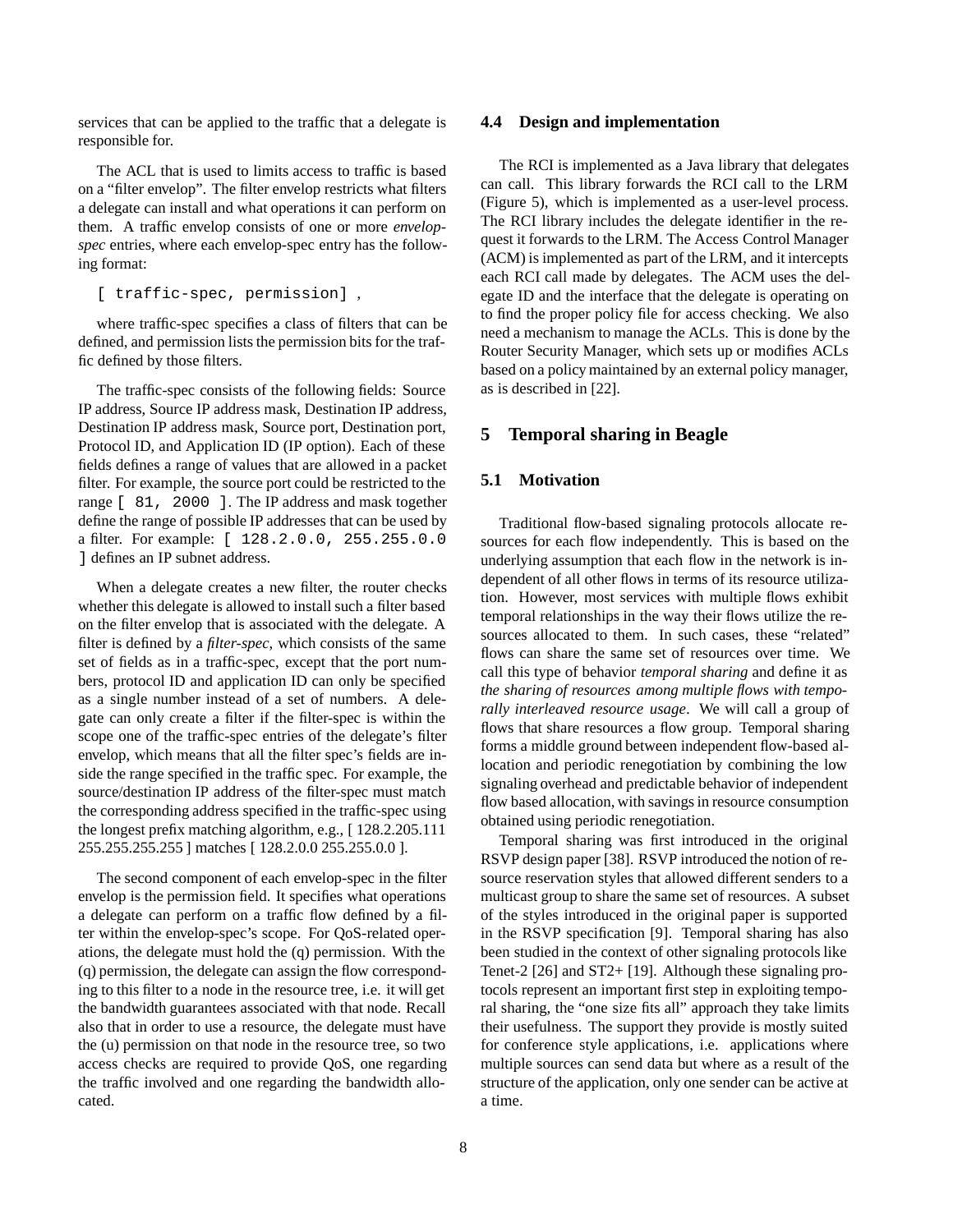However, many other temporal sharing models exist. One example is Virtual Private Networks (VPNs) based on the *hose model* [20]. According to the hose-model, in a VPN with  $N$  sites, each site  $i$  is connected by an access link of bandwidth  $h_i$  called a "hose". Therefore, a hose limits the amount of traffic generated or received by the site to a value less than the traffic received or generated by the other sites. Another example is broadcast application with picture-in-picture capabilities. Such an application allows receivers to view one high quality video channel and optionally a second reduced-quality channel, so the bandwidth that has to be allocated to a receiver is limited to one high quality and one reduced quality flow even though many channels can potentially be selected. While it is possible to define a general representation for temporal sharing, it is complicated and calculating the bandwidth requirements for a set of flows based on the general representation is NPcomplete [17, 16].

However, practical cases of temporal sharing can typically be supported much more efficiently. For example, calculating the resource requirements for the above VPN example can be done  $O(n)$  time. This argues that instead of building a signaling protocol that handles temporal sharing in a general but expensive way, or that only handles certain cases of temporal sharing, instead, temporal sharing support in signaling protocols must be designed to be *extensible*. This will allow service providers to define and implement new sharing behaviors without having to modify the signaling protocol. This is based on the observation that temporal sharing is an optimization that closely depends on the behavior of the service and is therefore best performed using service-specific knowledge. In the remainder of this section we describe how the signaling protocol Beagle provides extensible support for temporal sharing.

#### **5.2 Design**

A flow setup in Beagle is based on the standard *threeway handshake* mechanism realized by the exchange of three messages (SETUP REQUEST, SETUP RESPONSE and SETUP CONFIRM) between neighboring routers along the path of the flow. The SETUP\_REQUEST message carries information about the traffic carried by the flow and the QoS requirements for that flow. The Beagle entity at each router along the path processes this information, allocates resources required by the flow and forwards it to the next hop. In addition to this basic flow information, a SETUP REQUEST message may also carry temporal sharing information if the flow is part of a flow group. This information is carried in the form of a TemporalSharing object, and it specifies the type of temporal sharing, the specific group that the flow belongs to, and parameters that are specific to the type of temporal sharing.



**Figure 7. Beagle extensible temporal sharing architecture**

The information in the TemporalSharing object is interpreted by dynamically downloaded AAs that implement support for a particular style of temporal sharing (such as conference, VPN, etc.). These code modules execute inside a *temporal sharing execution environment (TSEE)* which is responsible for interacting with the Beagle entity at that router to setup resources for flows with temporal sharing behavior. Figure 7 shows the design of the temporal sharing execution environment. The core Beagle module provides basic signaling support. The Temporal Sharing (TS) manager supports customizable temporal sharing optimization through the execution of temporal sharing AAs.

Core Beagle uses the TS manager to optimize the bandwidth allocated to flow groups. When it receives a request that includes a temporal sharing object, it passes the request to the TS manager. It will use the appropriate sharing module to calculate the aggregate resource requirements for the flow group, based on information stored in the request and its internal state. Let us look at a simple example of conferencing application with N sources sending video streams of bandwidth  $V$ . At any given time, any receiver only listens in to one sender. When a router receives a first request for a flow from this flow group, the conference sharing module will return a bandwidth requirement for the group of  $V$ . Later flow setup requests for this group will not change the bandwidth requirements for the group, so the conference sharing module will continue to return a bandwidth requirement of  $V$ .

# **5.3 API**

The *Beagle Temporal Sharing Interface (TSI)* defines the interface between Beagle and the active sharing modules. Every sharing module must implement this interface. The primary calls are an "Add Flow" and "Delete Flow" call; Beagle issues these calls in response to a flow setup or tear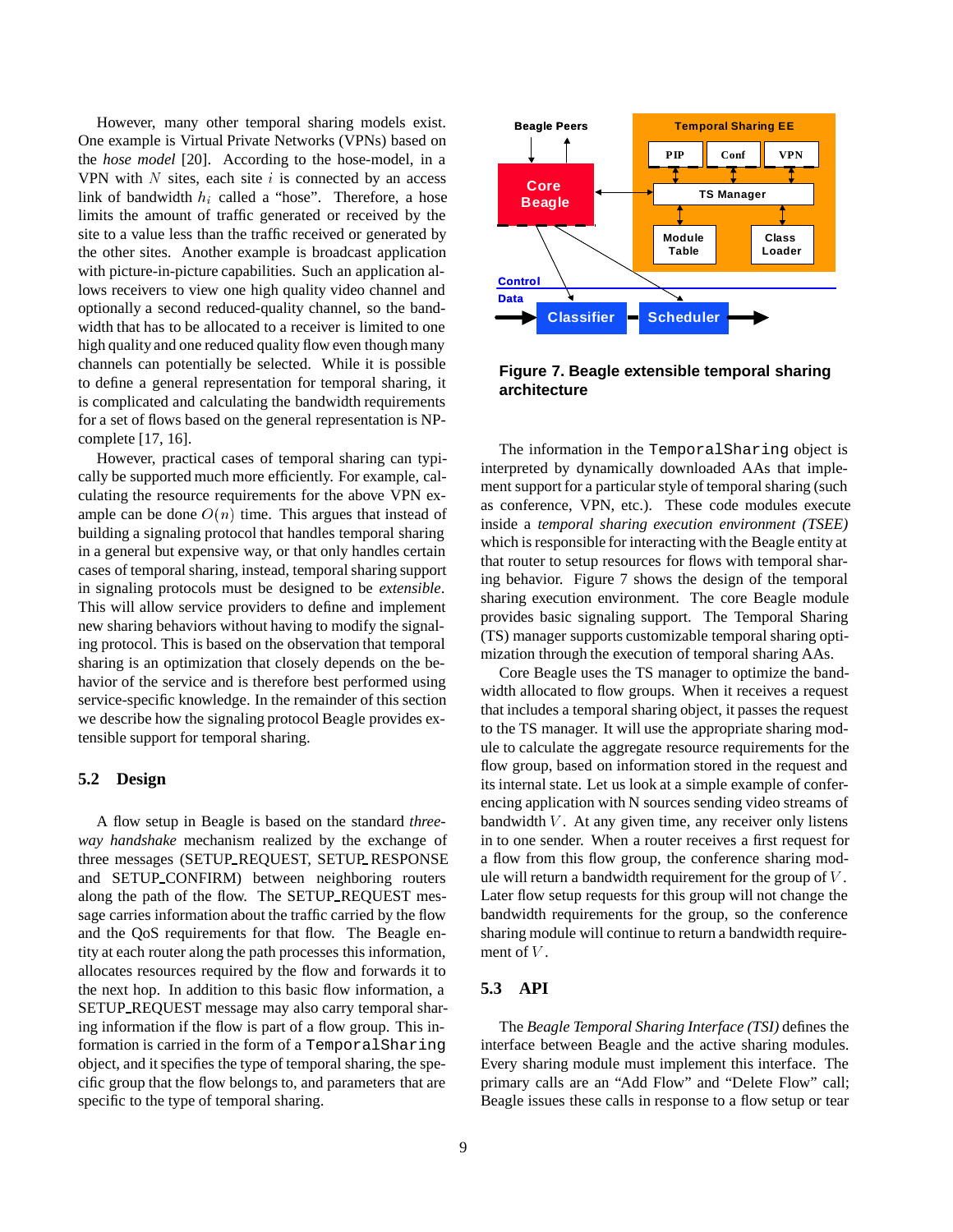down request. In both cases, Beagle passes the temporal sharing object that is part of the flow setup and tear down request to the sharing module. Both calls return the aggregate resource requirements for the flow group to which the flow belongs.

The design of temporal sharing support in Beagle is driven by the goal of keeping the active sharing modules as simple as possible. Therefore, most of the functionality required to implement temporal sharing such as the definition of group instances, allocation of resources for group instances and arbitration of the shared resource during runtime are all implemented in the core non-extensible part of Beagle. The active sharing modules need only be concerned with calculating the aggregate resources for a particular group instance. This isolates the active sharing modules from the details of having to deal with the traffic control entities and simplifies the implementation of new sharing behaviors.

#### **5.4 Security and safety**

The TSI was designed to provide robust and predictable behavior in the presence of failures in the temporal sharing execution environment by providing a very simple interface that restricts the scope of actions that can be performed by the active sharing modules. Specifically, if the temporal sharing module does not respond or returns an error or an unacceptable bandwidth value (e.g. higher than the user is allowed to allocate), Beagle ignores the temporal sharing option and falls back on independent flow-based allocation.

#### **5.5 Implementation**

The active sharing modules are implemented use the Java programming language based on Java's support for safeexecution of downloaded code modules, support for implementing security policies, and wide-spread popularity. The TSEE is implemented as a Java virtual machine process using JDK 1.1. The Beagle daemon is itself implemented in C and allocates resources for a flow using the router control interface (RCI) at a router.

The main thread of control in the TSEE is the TS manager. The TS manager maintains a module table that has references to downloaded sharing modules of a particular type. The module table can also be used to implement caching strategies. The TSEE also implements a class loader that can dynamically load classes that implement a particular sharing module given the code URL associated with that module.

The TSI is specified as a Java interface specification. Each active sharing module must define a class that implements this interface. Each sharing module can create multiple threads. The TS manager thread can control how much



**Figure 8. Multiple ingress domains (A, B, C) sending to single egress X**

CPU is allocated to the sharing module by enforcing thread priorities. The TS manager acts as an intermediary between the Beagle daemon and the active sharing modules. It implements a serialization protocol across the TCP connection to the Beagle daemon that provides support for each TSI call. Each TSI call by the Beagle daemon causes the TS manager to invoke the corresponding method of the sharing module of that particular type. The values returned by the method invocation are serialized and passed back to the Beagle daemon.

The temporal sharing module of the Beagle daemon implements the other end of the serialization protocol between the Beagle daemon and the TS manager. It provides an interface for the rest of the Beagle daemon to utilize services provided by the active sharing modules. Each TSI call is handled as a request-response transaction over the TCP connection. The temporal sharing module is also responsible for dealing with all the error conditions that might occur during any TSI transaction.

# **6 Dynamic SLAs for differentiated services**

#### **6.1 Motivation**

The Differentiated Services (DiffServ) framework [8] supports network quality of service using a simple network core that treats packets belonging to one of a small number of service classes in the "same way". Traffic is policed at the entry points to the network according to *service level agreements* (SLAs). The SLA [8, 7, 3] between the customer (user or another service provider) and the service provider defines the traffic contract and the guarantees that the customer should receive from the network based on the customer's needs and the provider's policies.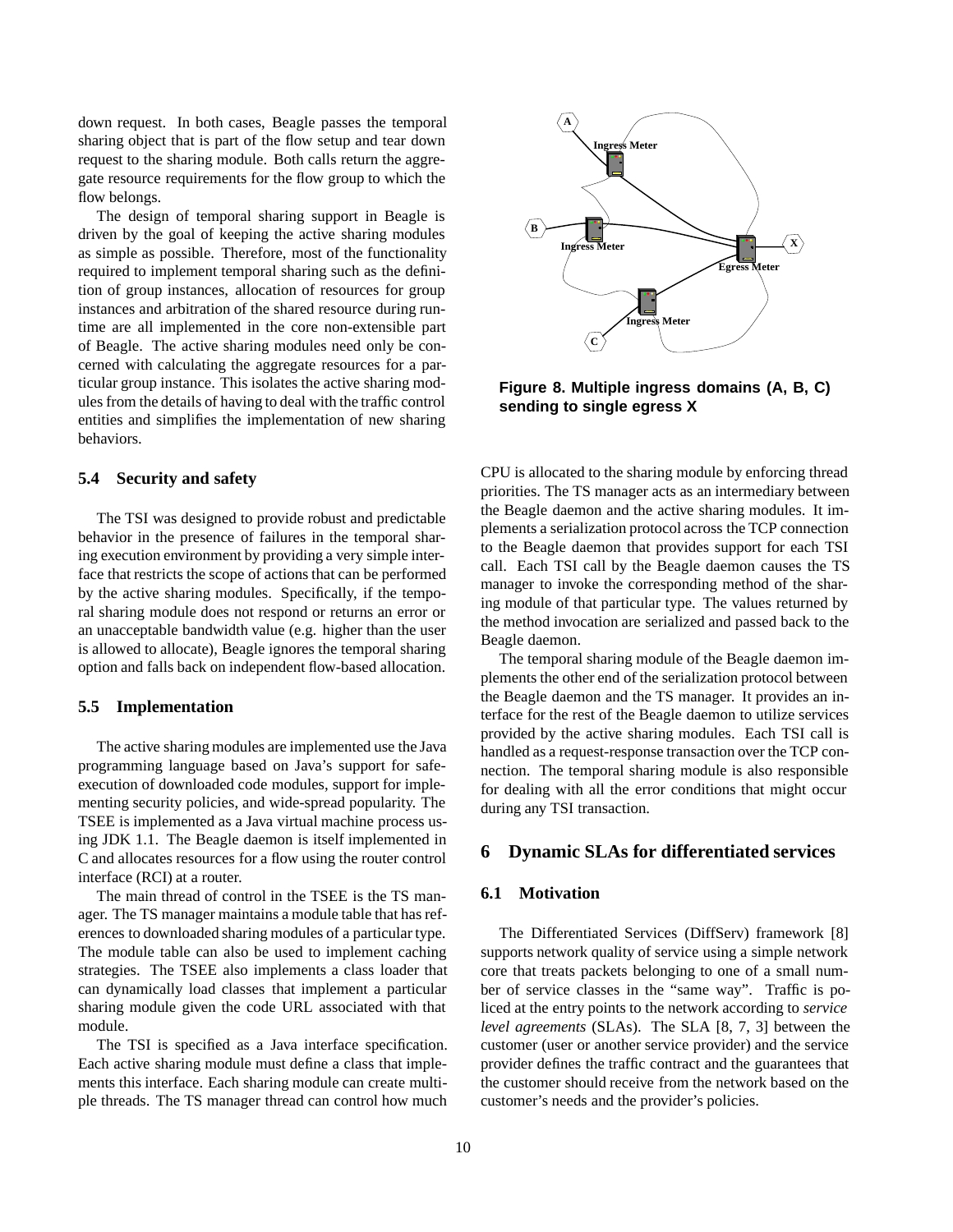Simple SLAs require only static enforcement of the traffic contract. An example is point-to-point SLA where the traffic enforcement need only be done at the ingress. The more interesting case of managing an SLA is when it involves multiple ingress nodes (Figure 8). In such an SLA, the user (typically an ASP) might want to control the traffic distribution across the ingress points and customize the distribution dynamically. For example in Figure 8, an ASP may have multiple customers at sites A, B, and C, and it may want to change the bandwidth distribution based on how many customers are active at each site.

When the distribution of traffic across ingress nodes is dynamic, using a static allocation of bandwidth to each ingress point would require over-allocation and would lead to wasted bandwidth. Being able to use an SLA that allows the *dynamic* assignment of shares across ingress points based on user's current needs, is more efficient. This can be done in a number of ways. One solution is that the user can specify a set of rules that the NSP should use to determine the bandwidth distribution. Rules would be of the form: if condition X holds, then give weight Y to ingress node  $Z$ . This however raises the question of how rich the language for specifying the rules should be. Also, it is not clear how easily user-specific factors, e.g. how many customers are active, can be incorporated. We propose an alternative solution where users control the bandwidth distribution directly.

#### **6.2 Design**

We support traffic sharing across ingress nodes under user control by allowing users to download active modules onto the ingress routers. These active modules, which we will call ingress meters, can monitor the traffic and collect other statistics, and then decide how the user's traffic share should be distributed across the ingress routers. This results in a set of weights, one for each ingress router. Coordination across ingress meters can be done in a centralized or in a distributed fashion. Given that the number of ingress routers will typically be small, a centralized design will typically suffice. In a centralized design, ingress meters periodically report relevenant statistics to a meter coordinator, which calculates ingress shares, and distribute them to the ingress meters.

In this case, the base service is DiffServ, which has been extended by an EE that can host ingress meters. There are many ways of deploying such a service. A first option is that the router has native DiffServ support, in which case it should be possible to implement a simple EE that supports dynamic SLAs. An alternative is that DiffServ is supported through a service  $EE$  (e.g. Figure 4(a)) or a service  $AA$ (e.g. Figure 4(b)). Our implementation uses the service EE option, using Darwin as a starting point(see below).

#### **6.3 API**

The API that ingress meter AAs need from their execution environment has three types of calls. First, they must be able to collect traffic statistics. Second, They must be able to communicate with the meter coordinator (centralized design) or other ingress meters (distributed design); they may also have to be able to communicate with other control entities, for example to learn about external events that may affect the traffic distribution. Finally, they must be able to specify the bandwidth share on for that router in an SLA. This is a simple call that must specify the SLA and the bandwidth share.

#### **6.4 Implementation**

We have implemented DiffServ and dynamic SLAs in the context of the Darwin system [14]. We first added Diff-Serv traffic conditioning support to the input ports in the dataplane, i.e. token bucket meter, a marker, and a dropper. Next we extended the RCI so that control plane extensions can set up traffic conditioning blocks and control their operation.

The DiffServ EE is implemented as a variant of the Darwin delegate EE. Ingres meter AAs use the Darwin support for collecting traffic statistics and for communication. Detailed traffic statistics can be selected by instructing the packet classifier to forward certain classes of packets to a traffic statistics module, which calculates and stores the information; the ingress router can then periodically retrieve the traffic statistics information. The call that changes this router's share of an SLA's bandwidth is implemented by a simple method that translates share into a new set of parameters for the data plane traffic conditioning blocks.

### **6.5 Safety**

The safety of calls for collecting traffic statistics and for communication is inherited from Darwin. It is very easy for the NSP to verify that the weights specified by the ingress meters on all the ingress routers satisfy the SLA. Each ingress router could periodically report all the shares for all SLAs to a central control station, which could verify that users are not violating the SLA. Note that compliance with an SLA can be more complex than just verifying that the aggregate bandwidth is below the SLA capacity. The SLA can also include constraints such as "no ingress router can use more than 50% of the SLA capacity".

# **7 Other examples**

Besides the examples discussed in the previous three sections, we are working on several other examples of cus-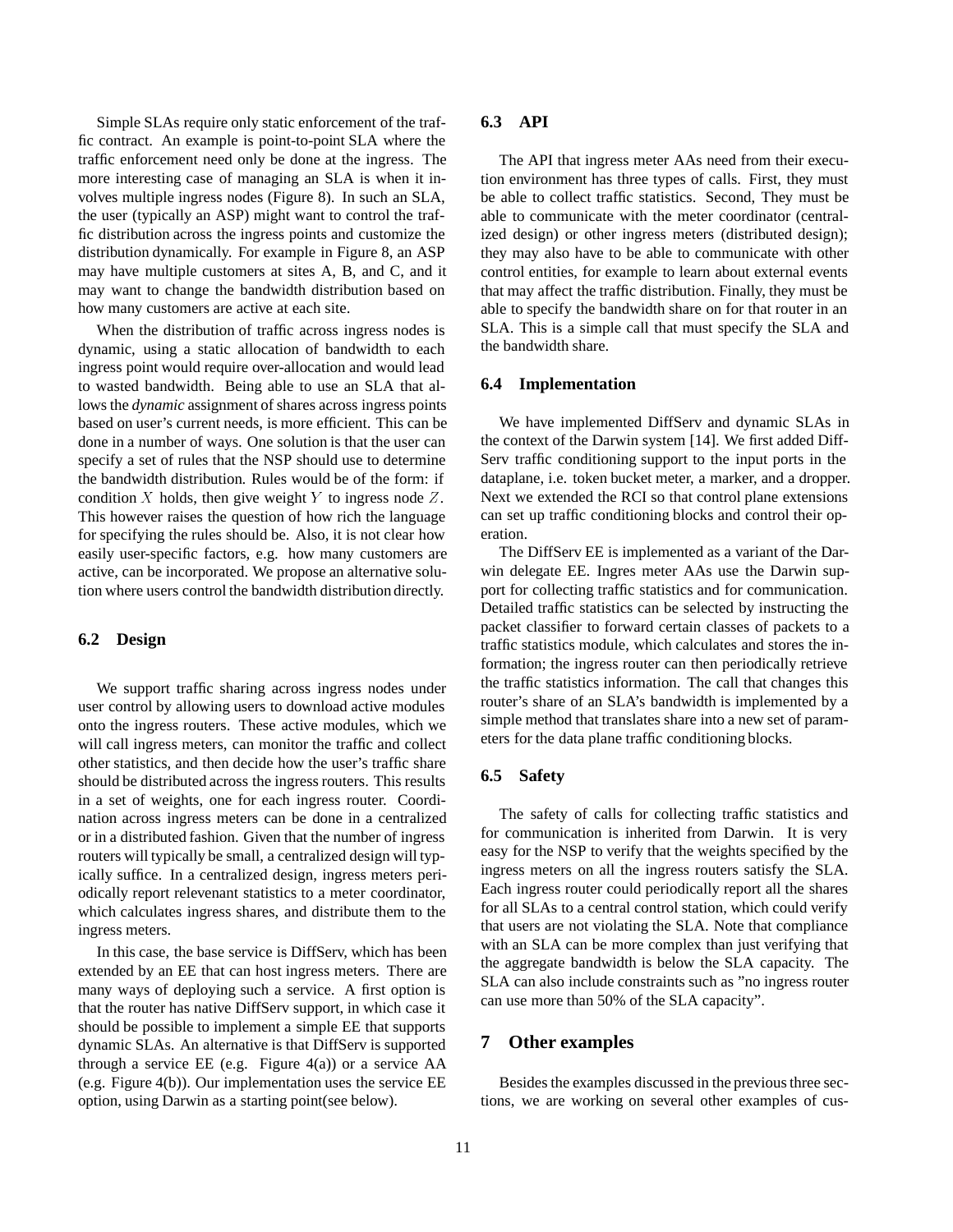tomizable services. One example is End System-based Multicast (ESM) [27]. ESM provides multicast service based on a overlay that connects end-points and proxies running on active routers in the network. One of the advantages of this approach compared with traditional IP multicast is that intermediate ESM nodes can perform packet processing on the multicast flows. We are exploring how this capability can be used to support reliability and congestion control in a customizable way. We are also developing customizable services for video transcoding.

In the customization examples presented in this paper, the API available to customization AAs ranges from extremely narrow (Beagle temporal sharing, management of dynamic SLAs) to fairly broad (Darwin delegates). An interesting question is how powerful the API "should be". There is of course no simple anser to this question. For a particular service, the capabilities exposed by the customization API will depend very strongly on how much flexibility the provider is willing to give its customers; a related issue is how much leverage the customer has in demanding control over the service. On a more technical note, we found that the more narrow APIs were much easier to implement and secure. They are also more elegant and it is easier to justify why they are needed.

# **8 Related work**

There are three areas of related work. The first area consists of research in the architecture of active nodes. Work in this area was discussed in Section 3. The second area consists of research in customizing network functionality using active networking. There are a number of projects that have looked at customization.

The CANES project [5, 6] defines an active networking architecture in which users can select the set of router functions that can process their packets. Moreover, users can provides parameters to these packet processing functions. The CANES functions are in effect (local) service components, which users can use to build more complex services. The parameterization can be viewed as a restricted form of customization as discussed in this paper. Concast [11] is a network service allows users to deal in intelligent with reverse path communication in multicast. User can specify code that defines how packets that flow back to the multicast source are combined. One can view this as a customizable service following the architecture defined in this paper. The base service is basic Concast with a default merging policy.

A number of groups have looked at using active networking to support the monitoring and managing of networks. One example is the Smart Packets project [32] at BBN. Packets can carry diagnostic programs written in a special-purpose language to diagnose the system. One can view the smart packets as customizing diagnostics using an

extensible diagnostic service. Alternatively, one can look at the extensible diagnostic support as being part of the basic active node infrastructure (Node OS).

The ISI ASP project [4] has similar goals to the Darwin delegates discussed in Section 4. It allows users to dynamically install new control plane protocols. The equivalent of the Darwin RCI is the PPI. There are also several differences between ASP and Darwin delegates. The Darwin project focused on providing customizable QoS while ASP focused on more general control plane protocols, e.g. routing protocols and RSVP. Also, Darwin delegates require specific data plane support (for example, some of the security features require a hierarchical packet scheduler), while ASP was designed to run on a generic Unix-based router.

A final area of related work is that of using active networking to support composable network services. Example projects in this area include the Panda project [21] and the Ninja project [25]. Both projects developed support for path-based services, where multiple services could operate on a flow along the path between the sender and the receiver. We are not aware of any work on service customization in this context.

# **9 Conclusions**

Active networking a powerful technology that supports the insertion of new functionality into the networking. In this paper we looked at how active networking technology can be used to customize network services.

We observed that users often want slightly different versions of network services such as multicast and network quality of service. We propose to implement these services as a base service that provides the basic service functionality and a customization module that allows users to customize the function of the service. We compare this architecture with the traditional active networking architecture based on execution environments and active applications. We also present several examples of customizable network services.

### **Acknowledgements**

This research was sponsored in part by the Defense Advanced Research Project Agency an monitored by AFRL/IFGA, Rome NY 13441-4505, under contract F30602-99-1-0518.

The authors would like to thank the members of the Libra group, specifically Yang-Hua Chu, An-Cheng Huang, Sanjay Rao, Srini Seshan, and Hui Zhang, for the many insightful discussions that helped in shaping this paper.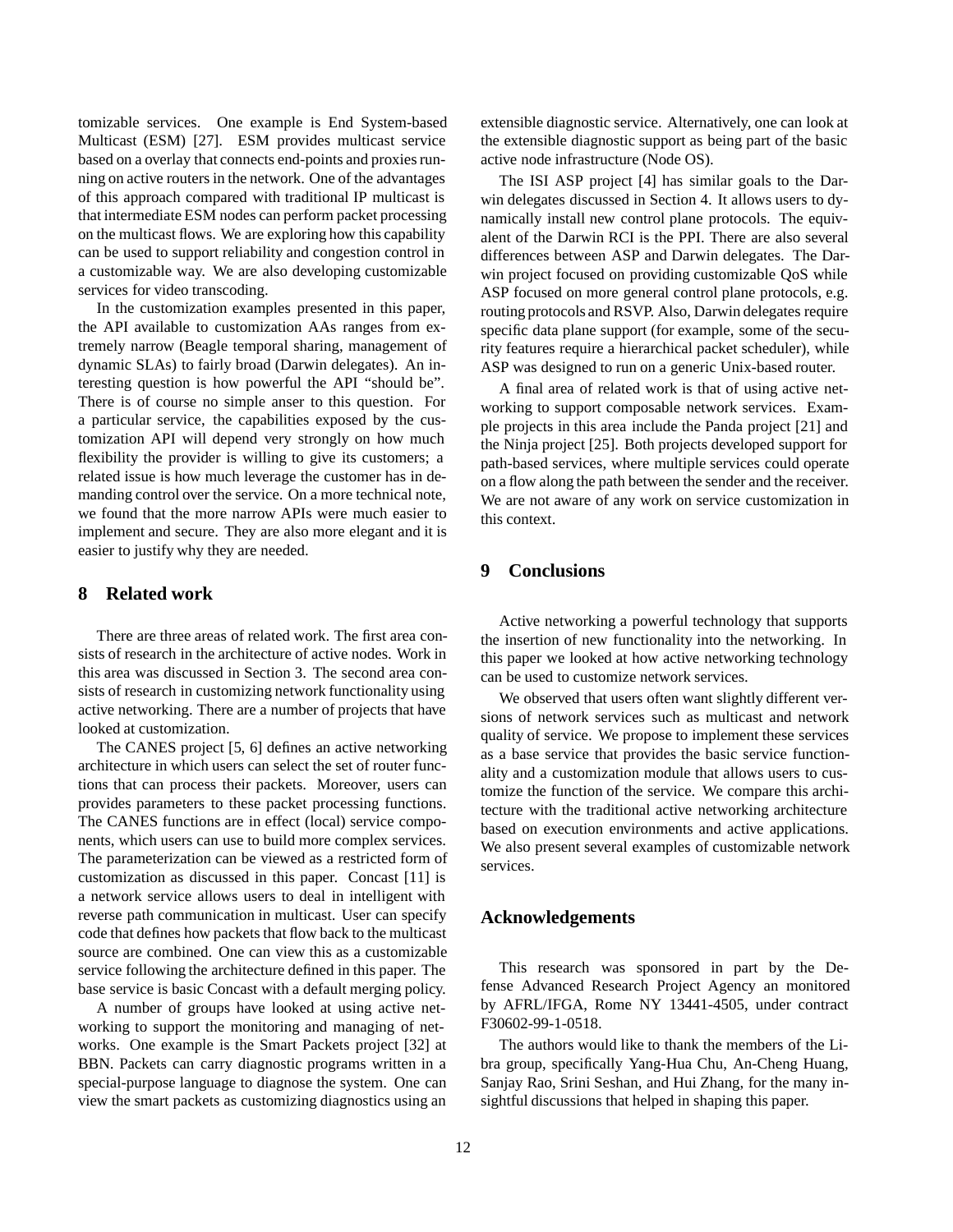# **References**

- [1] D. S. Alexander, W. A. Arbaugh, M. W. Hicks, P. Kakkar, A. D. Keromytis, J. T. Moore, C. A. Gunder, S. M. Nettles, and J. M. Smith. The SwitchWare active network architecture. *IEEE Network*, May/June 1998.
- [2] S. Alexander, M. Shaw, S. Nettles, and J. Smith. Active Bridging. In *Proceedings of the SIGCOMM '97 Symposium on Communications Architectures and Protocols*, pages 101–111. ACM, September 1997.
- [3] Y. Bernet, D. Durham, and F. Reichmeyer. Requirements of Diff-serv Boundary Routers. Internet Draft, November 1998.
- [4] S. Berson, R. Braden, T. Faber, and B. Lindell. The ASP EE: An Active Network Execution Environment. In *Paper Collection DARPA Active Networks Conference and Exposition*. IEEE CS Press, 2002.
- [5] S. Bhattacharjee, K. L. Calvert, and E. W. Zegura. An Architecture for Active Networking. In *High Performance Networking (HPN'97)*, White Plains, NY, April 1997.
- [6] S. Bhattacharjee, K. L. Calvert, and E. W. Zegura. Congestion Control and Caching in CANES. In *Proceedings of ICC '98*, Atlanta, GA, 1998.
- [7] M. Biegi, R. Jennings, S. Rao, and D. Verma. Supporting Service Level Agreements using Differentiated Services. Internet Draft, work-in-progress, November 1998.
- [8] D. Black, S. Blake, M. Carlson, E. Davies, Z. Wang, and W. Weiss. An Architecture for Differentiated Services. Network Working Group, RFC 2475, December 1998.
- [9] R. Braden, L. Zhang, S. Berson, S. Herzog, and S. Jamin. Resource Reservation Protocol (RSVP) – Version 1 Functional Specification, Sept. 1997. IETF RFC 2205.
- [10] K. Calvert. Architectural Framework for Active Networks, December 2001. Version 1.1. Available from the web through URL http://www.dcs.uky.edu/ calvert/arch-1-0.ps.
- [11] K. L. Calvert, J. Griffioen, B. Mullins, A. Sehgal, and S. Wen. Concast: Design and Implementation of an Active Network Service. *IEEE Journal on Selected Areas in Communications*, 19(3):–, March 2001.
- [12] A. T. Campbell, H. G. D. Meer, M. E. Kounavis, K. Miki, J. Vicente, and D. Villela. A Survey of Programmable Networks. *ACM SIGCOMM Computer Communication Review*, 29(2):7–23, April 1999.
- [13] P. Chandra, Y.-H. Chu, A. Fisher, J. Gao, C. Kosak, T. S. E. Ng, P. Steenkiste, E. Takahashi, and H. Zhang. Darwin: Customizable Resource Management for Value-Added Network Services. *IEEE Network Magazine*, 15(1):22–35, January/February 1998.
- [14] P. Chandra, A. Fisher, C. Kosak, T. S. E. Ng, P. Steenkiste, E. Takahashi, and H. Zhang. Darwin: Customizable Resource Management for Value-Added Network Services. In *Sixth International Conference on Network Protocols*, pages 177–188, Austin, October 1998.
- [15] P. Chandra, A. Fisher, and P. Steenkiste. Beagle: A Resource Allocation Protocol for an Application-Aware Internet. Technical Report CMU-CS-98-150, Carnegie Mellon University, August 1998.
- [16] P. Chandra, P. Steenkiste, and A. Fisher. Extensible Signaling for Temporal Sharing. *IEEE Journal on Selected Areas in Communications*, 19(3):–, March 2001.
- [17] P. R. Chandra. *A Signaling Protocol for Value-added Network Services*. PhD thesis, Department of Electrical and Computer Engineering, Carnegie Mellon University, 2000.
- [18] D. Decasper, Z. Dittia, G. Parulkar, and B. Plattner. Router Plugins: A Software Architecture for Next Generation Routers. In *Proceedings of the ACM SIGCOMM '98 conference*, pages 229–253. ACM, August/September 1998.
- [19] L. Delgrossi and L. Berger. Internet Stream Protocol Version 2 Protocol Specification - Version ST2+, August 1995. Internet RFC 1819.
- [20] N. Duffield, P. Goyal, A. Greenberg, P. Mishra, K. Ramakrishnan, and J. van der Merwe. A Flexible Model for Resource Management in Virtual Private Networks. In *Proceedings of ACM SIGCOMM '99 conference*, pages 95–108, Cambridge, September 1999.
- [21] V. Ferreria, A. Rudenko, K. Eustice, R. Guy, V. Ramakrishna, and P. Reiher. Panda: Middleware to Provide the Benefits of Active Networks to Legacy Applications. In *Paper Collection DARPA Active Networks Conference and Exposition*. IEEE CS Press, 2002.
- [22] J. Gao and P. Steenkiste. An Access Control Architecture for Programmable Routers. In *2001 IEEE Open Architectures and Network Programming (OPENARCH'01)*, pages 15–24, Anchorage, April 2001.
- [23] J. Gao, P. Steenkiste, E. Takahashi, and A. Fisher. A Programmable Router Architecture Supporting Control Plane Extensibility. *IEEE Communications Magazine, special issue on active and programmable networks*, pages 152–159, March 2000.
- [24] J. Gao, P. Steenkiste, E. Takahashi, and A. Fisher. A Programmable Router Architecture Supporting Control Plane Extensibility. CMU technical report, CMU-CS-00-109, March 2000.
- [25] S. Gribble, M. Welsh, R. von Behren, E. Brewer, and D. C. et. al. The ninja architecture for robust internet-scale systems and services. *Computer Networks*, 35(4):473–497, March 2001. Special issue on Pervasive Computing.
- [26] A. Gupta, W. Howe, M. Moran, and Q. Nguyen. Resource Sharing in Multi-Party Realtime Communication. In *Proceedings of INFOCOM 95*, pages 1230–1237, Boston, MA, Apr. 1995.
- [27] Y. hua Chu, S. Rao, S. Seshan, and H. Zhang. Enabling Conferencing Applications on the Internet using an Overlay Multicast Architecture. In *Proceedings of ACM SIG-COMM'01 conference*, pages –. ACM, August 2001.
- [28] L. K. Lim, J. Gao, T. E. Ng, P. Chandra, P. Steenkiste, and H. Zhang. Customizable Virtual Private Network Service with QoS. *Computer Networks*, page to appear, 2000.
- [29] W. Marcus, I. Hadzic, A. McAuley, and J. Smith. Protocol Boosters: Applying Programmability to Network Infrastructures. *IEEE Communications Magazine*, 36(10):79–83, Oct. 1998.
- [30] L. Peterson. Node OS and Interface Specification, January 2001. Available from the web through URL http://www.cs.princeton.edu/nsg/papers/nodeos.ps.